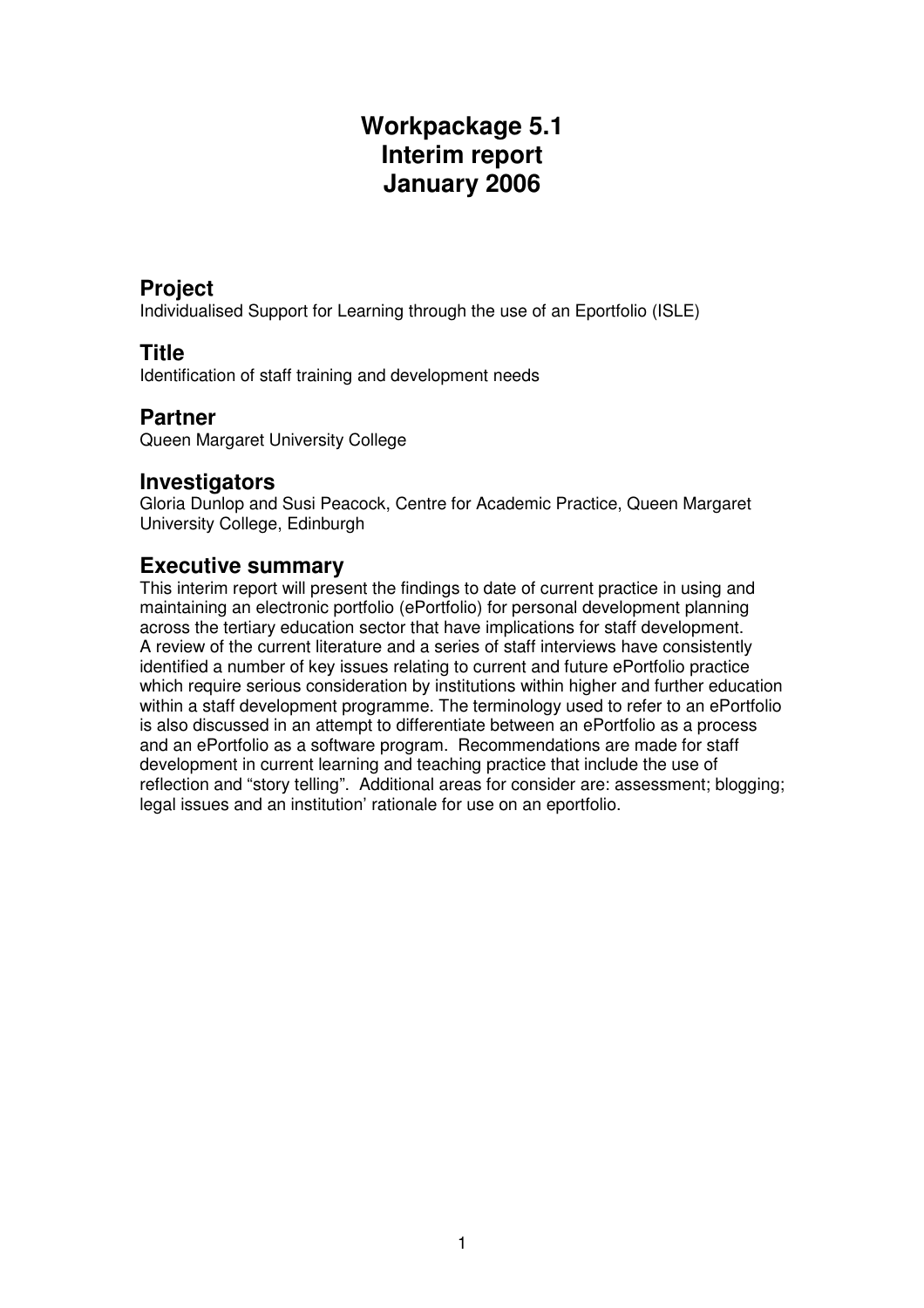# **Table of contents**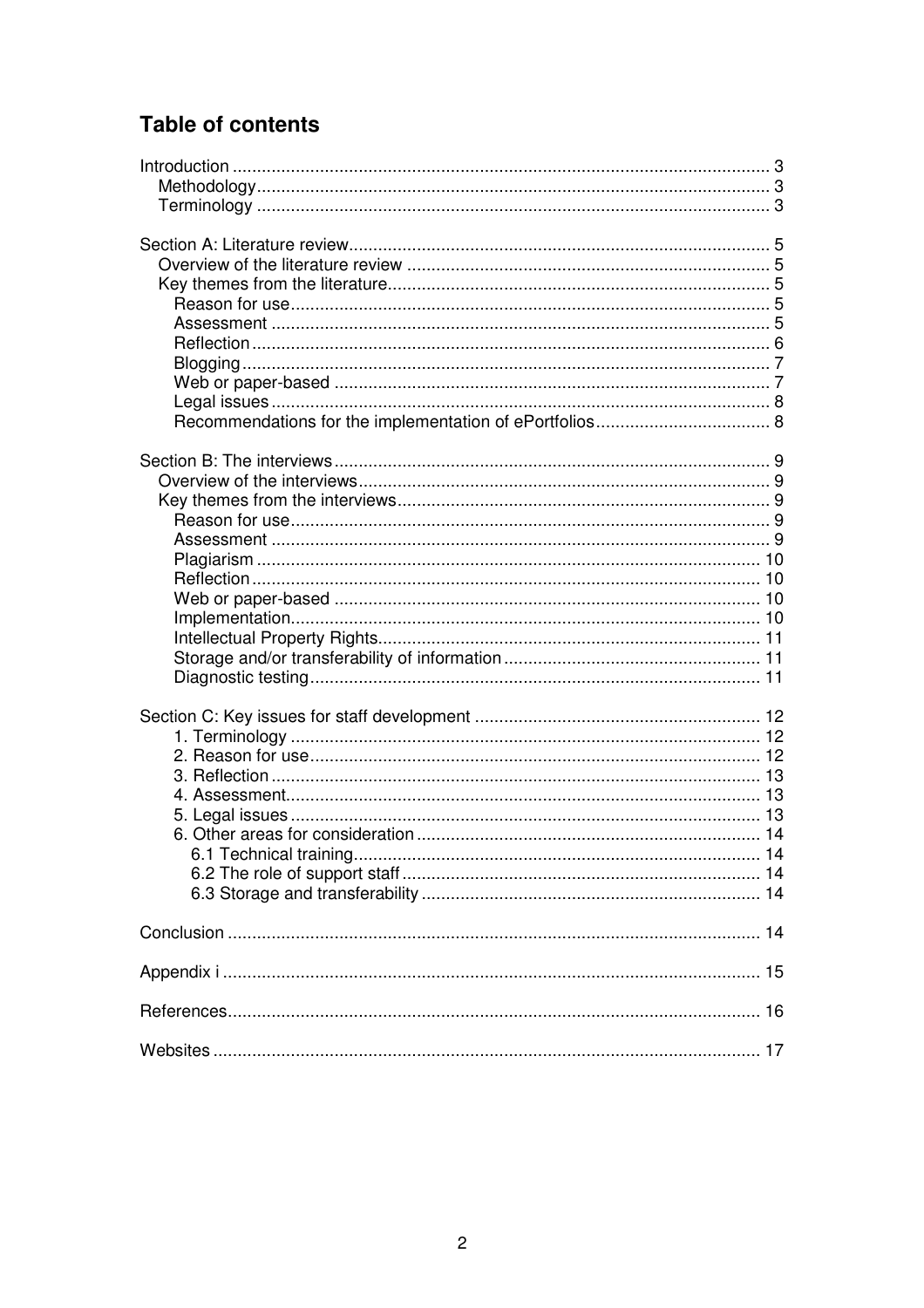## **Introduction**

ISLE is a collaborative project run on behalf of the Scottish Funding Council (SFC) that seeks to improve the student learning experience through the use of personal development planning (PDP) supported by an electronic portfolio (ePortfolio). Partners working on the Project from Scottish Further Education (FE) and Higher Education (HE) aim to identify how to widen participation and improve progression for learners both within and across the sectors in an attempt to improve retention, achievement, learning experience and commitment to lifelong learning. The project focus is on the development of the learning processes that, supported by technology, can be transferred between FE and HE through the development of a personal development plan in a reflective learning environment in the hope that this will facilitate lifelong learning development. The implications of such a change to learning and teaching practice will require staff development within each sector on the applications of PDP and on the use of an ePortfolio tool to support learning development. Work package 5.1 of the ISLE Project seeks specifically to identify staff development required by tutors within FE and HE who will support learners to develop a personal learning plan for lifelong learning using an electronic system.

Workpackage 5.1 of the ISLE project aims to:

- identify staff development needs with regard to ePortfolios;
- identify examples of good practice from within and outwith the ISLE Project;
- develop a set of guidelines for the use of resources, case studies, materials available in a variety of formats for staff developers to use to support institutional staff development initiatives.

## **Methodology**

To obtain the relevant information for this part of the workpackage an extensive literature search began in June 2005 with the aim of retrieving relevant published work on current ePortfolio practice within the tertiary sector. The literature on ePortfolios is extensive although very little evidence of research is available. Therefore, only literature that contributes to models of implementation and to the current practice of using the ePortfolio process for learning development has been selected for this part of the ISLE Project. Key themes identified from the literature informed the development of a semi-structured interview which was used as the basis for 15 taped and transcribed interviews with staff developers (see Appendix i).

## **Terminology**

Terms such as progress file, personal development plan (PDP), portfolio and learning log are commonly used when referring to a process of developing, storing, and maintaining a record of personal work for learning development. In addition, webfolio and electronic portfolio (ePortfolio) are used when referring to an electronic system that supports the development and use of a portfolio although a difference of opinion exists in the literature about the determinants of each. Some authors claim that a webfolio is any system that is accessed through an Internet browser whereas an ePortfolio refers more to the electronic storing and/or accessing of the contents which would include portable storage devices such as CD-ROMs. Ambiguity may be further fuelled as the terminology used throughout the literature does not distinguish between the product and the process. The product which is the program used to support the contents of the ePortfolio is often considered the same as the process of storing or modifying the contents.

For the purpose of this report the term ePortfolio will refer to an electronic system that facilitates learners to record events that are personally significant and allows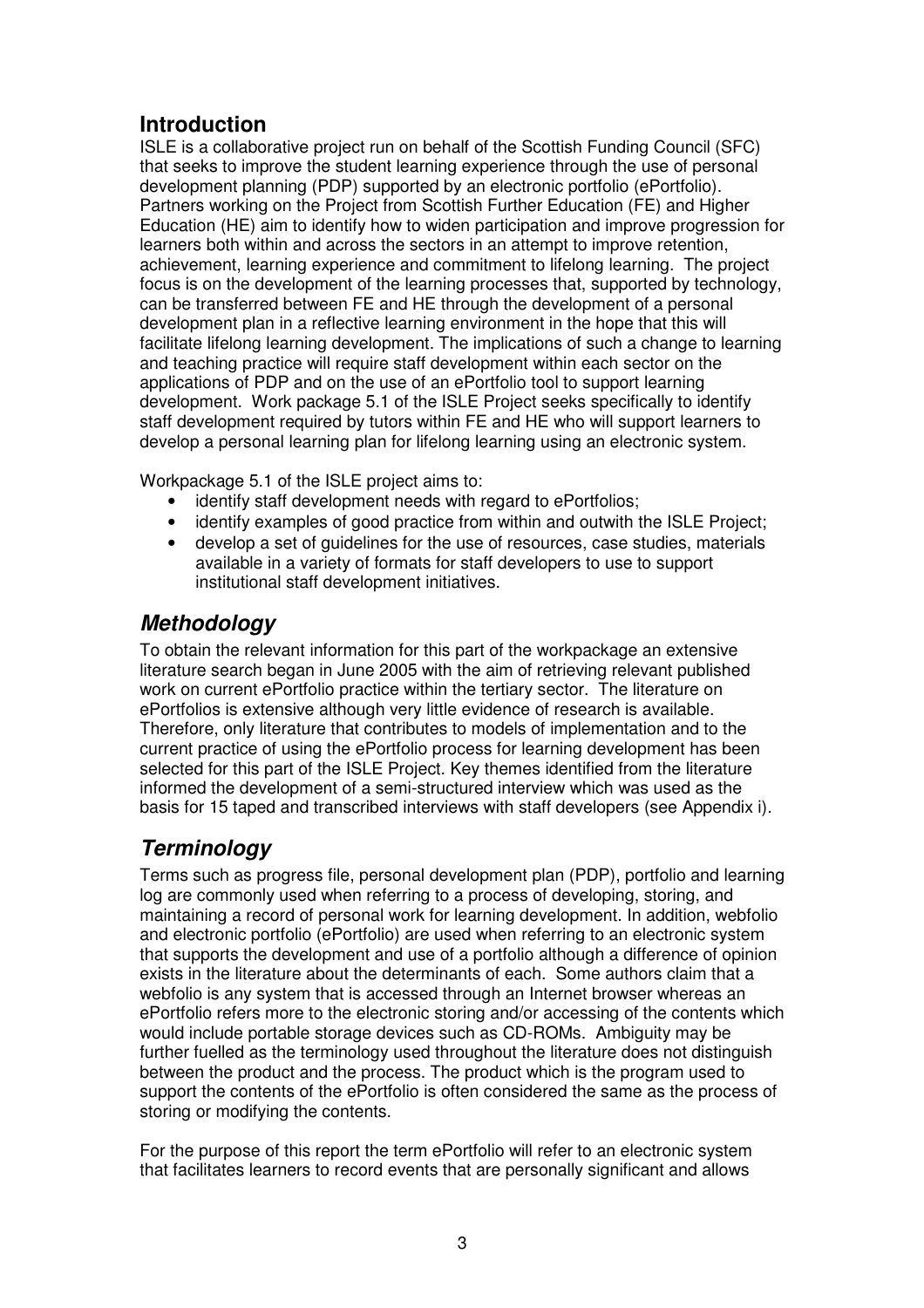these records to be linked, augmented or evidenced by other data sources including personal data held on other institutional systems such as student record systems. It is a personal private learning tool that facilitates self-awareness, promotes reflection and supports personal enrichment through commentary and feedback with selected individuals and/or groups. In addition, it is a tool that will support story telling which can be shared with a diverse audience over which the learner has absolute control. Furthermore, it is a tool that will facilitate storage of personal material that contributes to future personal and professional development.

This interim report will address the issues related to staff development needs by identifying the areas of practice that are central to the use of an ePortfolio for learning and teaching. A summary of the findings to date from the literature and from the interviews conducted with staff developers is provided with suggestions for institutions in their support for tutors in deploying an ePortfolio in order to ease the transition for learners moving from further to higher education.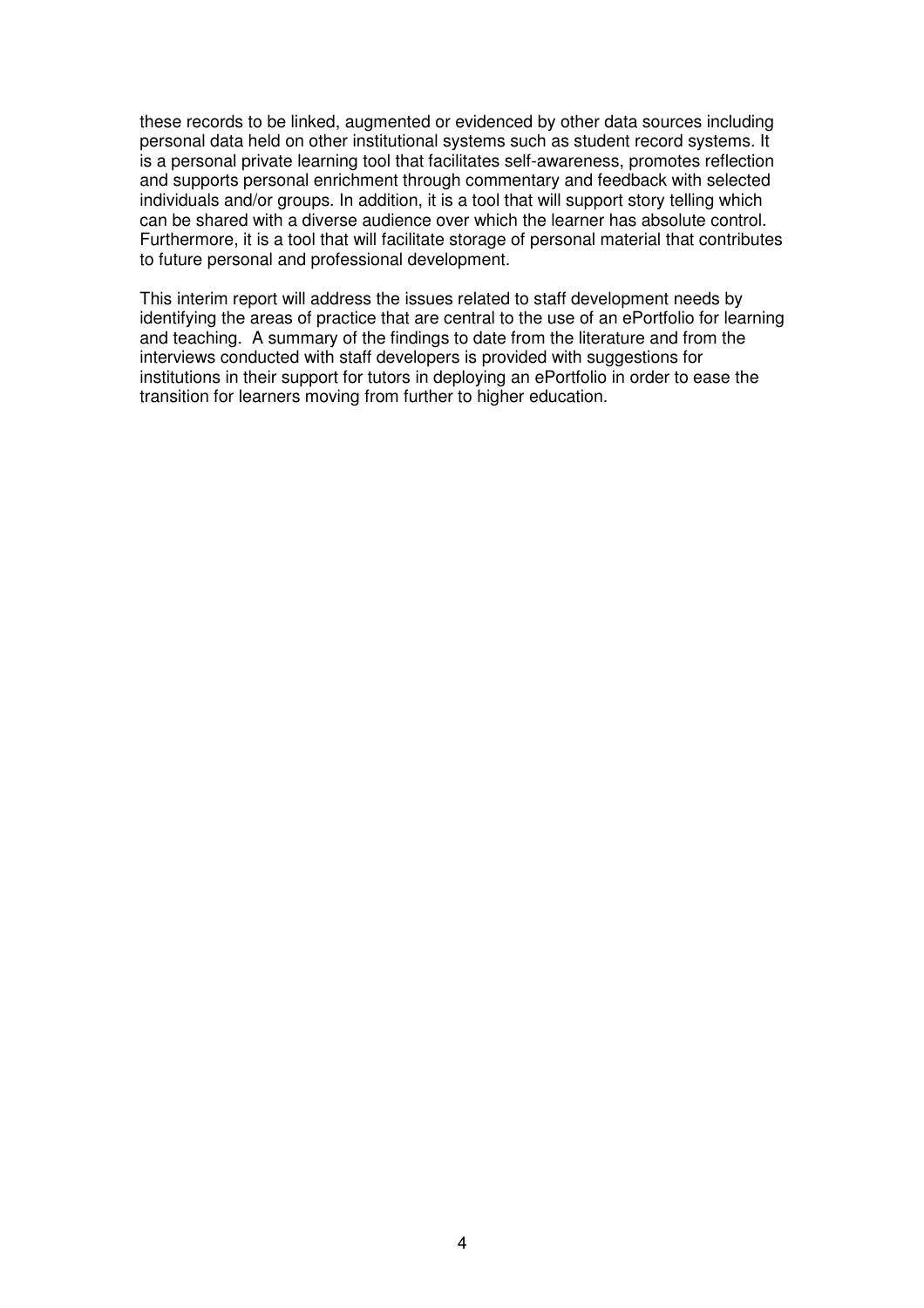## **Section A: Literature review**

#### **Overview of the literature review**

A search of electronic databases and ejournals using key words such as ePortfolio, electronic portfolio and personal learning plan was conducted. Websites for the Centre for Recording Achievements, the Higher Education Academy and Helen Barrett's personal website were also searched for relevant literature. Fifty articles on the subject of using portfolios, including ePortfolios, for learning and personal development have been collected to date. A selection of articles has been used for this interim report with the search continuing for the final report in 2007 which will include a full bibliography.

## **Key themes from the literature**

The following provides a summary of the key issues identified from the literature review. The themes are presented in a logical sequence for usage with an ePortfolio process.

### **Reason for use**

An ePortfolio system has the potential to fulfil many functions. It can be used as an interactive learning tool providing a forum for learners to engage in dialogue and to exchange personal learning experiences. Barrett (2004b) promotes that this is best achieved by encouraging learners to engage in reflective running commentaries. An ePortfolio system can be used to store and display artefacts as evidence of learning achievements and experiences (Siemens, 2004) which can also be used to support personal and/or professional development (Funk, 2004). Roberts et al's (2005) idea that an ePortfolio should be more than a digital repository used to store files of personal achievements but should also support the development of reflective active documents for lifelong learning is generally well accepted throughout academia (East, 2005; Barrett, 2000). Beetham (n.d.) suggests that an ePortfolio can be used to support both formative and summative assessment although it is not clear if it is the process of developing an ePortfolio or elements within the ePortfolio that should be assessed. Utilising the versatility and extensive capability of an ePortfolio tool to develop deep learning also seems to be in keeping with popular thinking as is the recognition of integrating the ePortfolio process into methods used for learning and teaching (Funk, 2004). However, East (2005) presents the case that unless institutions are fully engaged in the use of portfolios for the development of learning and personal development planning and commit more to the process other than merely making a system available in order to comply with regulatory authorities (Quality Assurance Agency for Higher Education, n.d.) learners and staff are less likely to engage in the process and that a unique opportunity to revolutionise learning will be lost. Siemens (2004) also suggests that if the process of maintaining an ePortfolio is to be effective for learning, the reason for its use must be embedded into the practice of learning and teaching.

#### **Assessment**

Using an ePortfolio for formative assessment and/or summative assessment is best discussed by Barrett (2004a) who draws on the distinction between using the portfolio process for the assessment of learning as opposed to using the process to support the assessment for learning. Barrett (2004a) also presents the case that using portfolios for assessment may have an influence on how learners will perceive the purpose of the portfolio process. She suggests that the purpose for the learners will change from a tool that can support lifelong learning development to a "high stakes" document that will be judged against a set of prescribe learning objectives.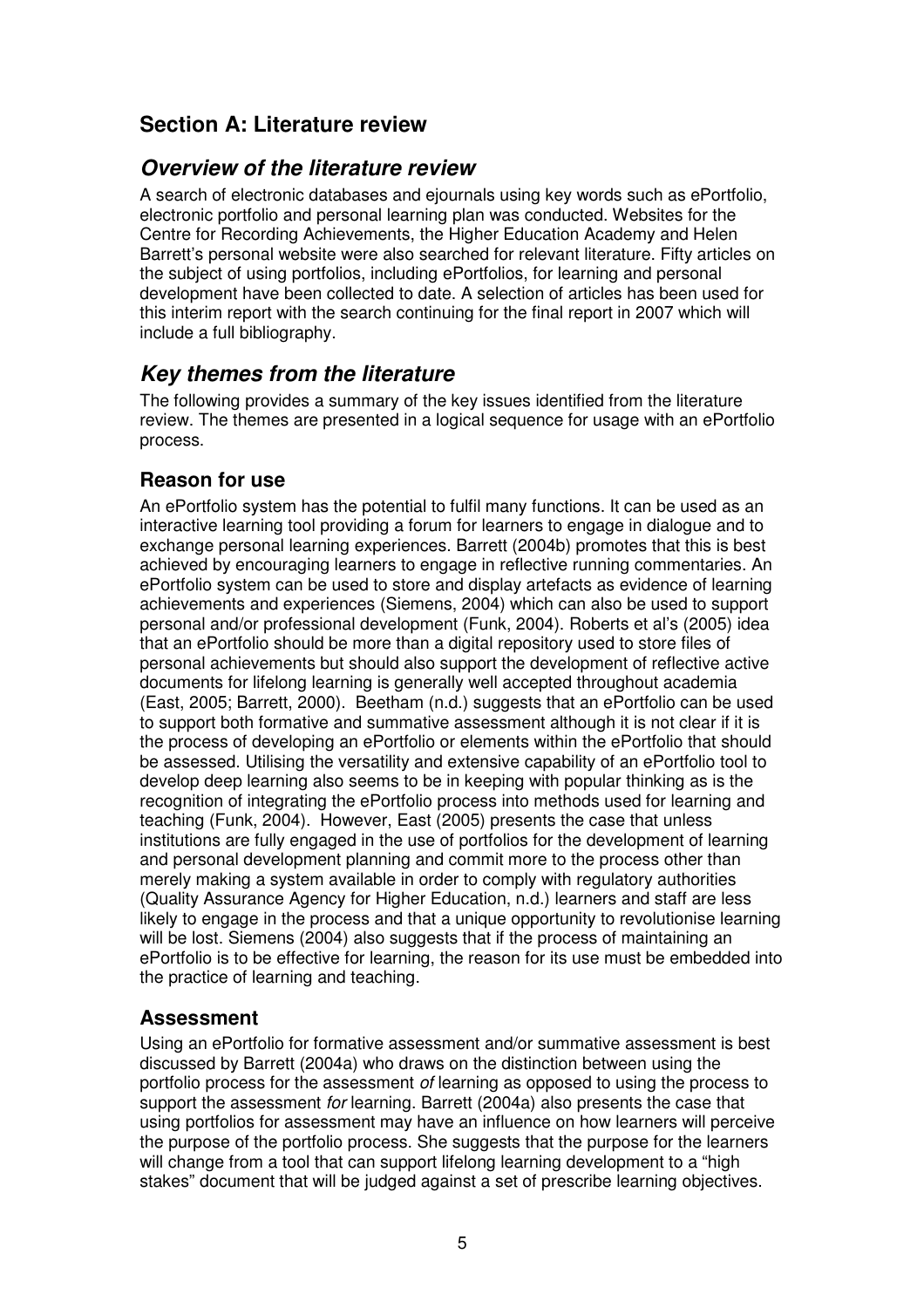Barrett suggests that learners will perceive a portfolio that is used for assessment purposes as:

"something that is done to them rather than something they WANT to maintain as a lifelong learning tool." (Barrett 2004a, pp 1)

A sense of logical debate exists within the literature between those who favour using portfolios for assessment as a means of capturing valuable material developed from a process of learning, and those who do not favour assessing portfolios as the process is too personal and would require complex evaluation procedures (Dinek et al, 2005). Dinek et al (2005) suggest that assessing portfolios presents a new challenge as traditional assessment methods will not be valid. Alternative methods engaging the learner in debate and dialogue should be considered although the authors do admit that such a proposed process would be time-consuming.

#### **Reflection**

Spalding (1998) promotes the use of reflection for continuing professional development for the Allied Health Care Professions and offers a definition of reflection which:

 "….is a process of examining issues in an attempt to improve and shape activities." (Spalding 1998, pp 379)

There is general agreement throughout the literature that a learning portfolio, in whatever format, should evidence learning activity through the use of reflection (Barrett, 2004a; Roberts, 2005, Bruce, n.d.). Extensive literature on the use of reflection as part of a personal development process for teacher education is available; for example, Barrett (2004b) suggests that the ability for student teachers to reflect on learning is a demonstration of deep learning that supports a constructivist learning approach. Barrett (2004b) supports the use of "digital story telling" adapted from the work of Donald Schön who advocates that stories are products of reflection. She promotes the work of Janice McDrury and Maxime Alterio (2003) entitled, "Learning through Storytelling in Higher Education," which outlines the theory of meaningful story telling as an effective learning tool. Yancey and Weiser (1997) also provide an example of how a reflective story can be used in teacher education to help novice teachers draw conclusions on their teaching abilities as they create an account of their teaching experience which is logged and stored for future reference. However, Yancey and Weiser (1997) caution that developing an ePortfolio for teacher education should be well thought out and needs to be integrated into teaching methods.

On personal observation although the reflective process is promoted and supported, there would seem to be a general assumption by the many advocates of reflection that learners already posses the ability to be a reflective learner. An additional assumption is equally made that academic staff are knowledgeable and well skilled in the reflective process. No attention is given throughout the literature on how to support learners develop a reflective process for learning and indeed, very little evidence exists on the value of reflection in developing lifelong learning.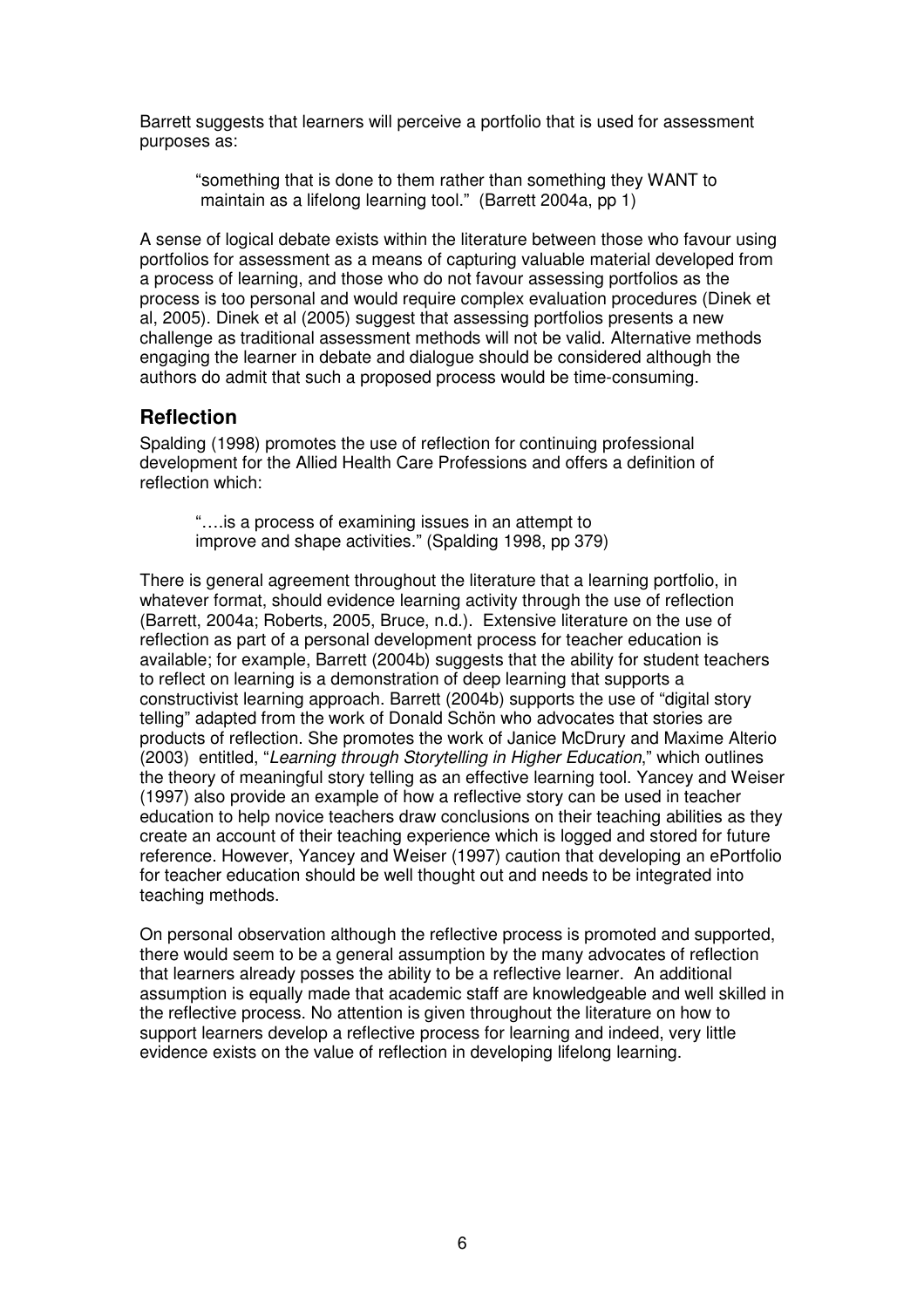## **Blogging**

The use of blogging, originally known as web logging, as a tool for the development of deep learning is advocated by a number of authors. Williams and Jacobs (2004) cite a number of articles that explore the use of blogs for education and indicate that developing an online journal in the form of blogging can encourage personal reflection and critical and analytical thinking. The very nature of blogging, which has developed from the practice of maintaining a personal journal, is purported to encourage learners to confront and to annotate their own personal opinions, whilst developing their writings. The authors suggest that learners are encouraged to consider how their views may be interpreted by other readers when submitting a blog to the contents of an ePortfolio. Downs (2004) offers a definition of a blog as an electronic posting that is:

"…informal, sometimes controversial and sometimes deeply personal, no matter what topic...." (Downs 2004, pp 18).

Downs adds that:

"Blogs are in their purest form, the core of what has come to be called personal publishing." (Downs 2004, pp 18).

However, using the process of blogging for learning will require some serious consideration. Ferdig and Trammel (2004) suggest that dialogue through blogging is a more successful learning tool than asynchronous discussions as blogging is more successful in promoting interaction that is controversial and more effective in developing a good teacher learner relationship by promoting more active learning. However, some express another view and suggest that if blogging is imposed as part of a teaching programme, then the practice ceases to be true blogging as the learners are expected to perform at a certain level and for a specified audience. As Downs (2004) observes, blogging may have some educational benefits but these do not come without an element of risk as blogging may begin as a piece of personal publishing but inevitably ends up as a conversation which must remain unconstrained. However, the risk in the controversial nature of blogging has been known to contravene copyright law and Downs (2004) cites a case when legal action was taken against a university resulting from a student's posting about a fellow student and a teacher.

#### **Web or paper-based**

Siemens (2004) recognises that maintaining a record of work in the form of a portfolio is not new and has been central to the work produced by artists. He suggests that maintaining an ePortfolio is a modern day extension of the same practice except an electronic system can offer many additional benefits for learners. Siemens also states that learning is part of life and goes on outside formal education. Therefore, maintaining a record of development can help learners plan for their future learning needs based on previous learning experiences. Love et al (2004) discuss the increased educational capability that is to be gained from using an electronic portfolio as opposed to a paper-based system and compares the range of capabilities of each system. The authors present the case that the diversity presented by an electronic system has the potential to facilitate the development of higher levels of thinking. Gathercoal at al (2002) introduces the concept that the electronic portfolio provides a plethora of interactive learning opportunities which is not as futuristic as may be perceived. The authors bravely suggest that the problem with developing ePortfolios for learning does not lie with the learner but lies with academic institutions and the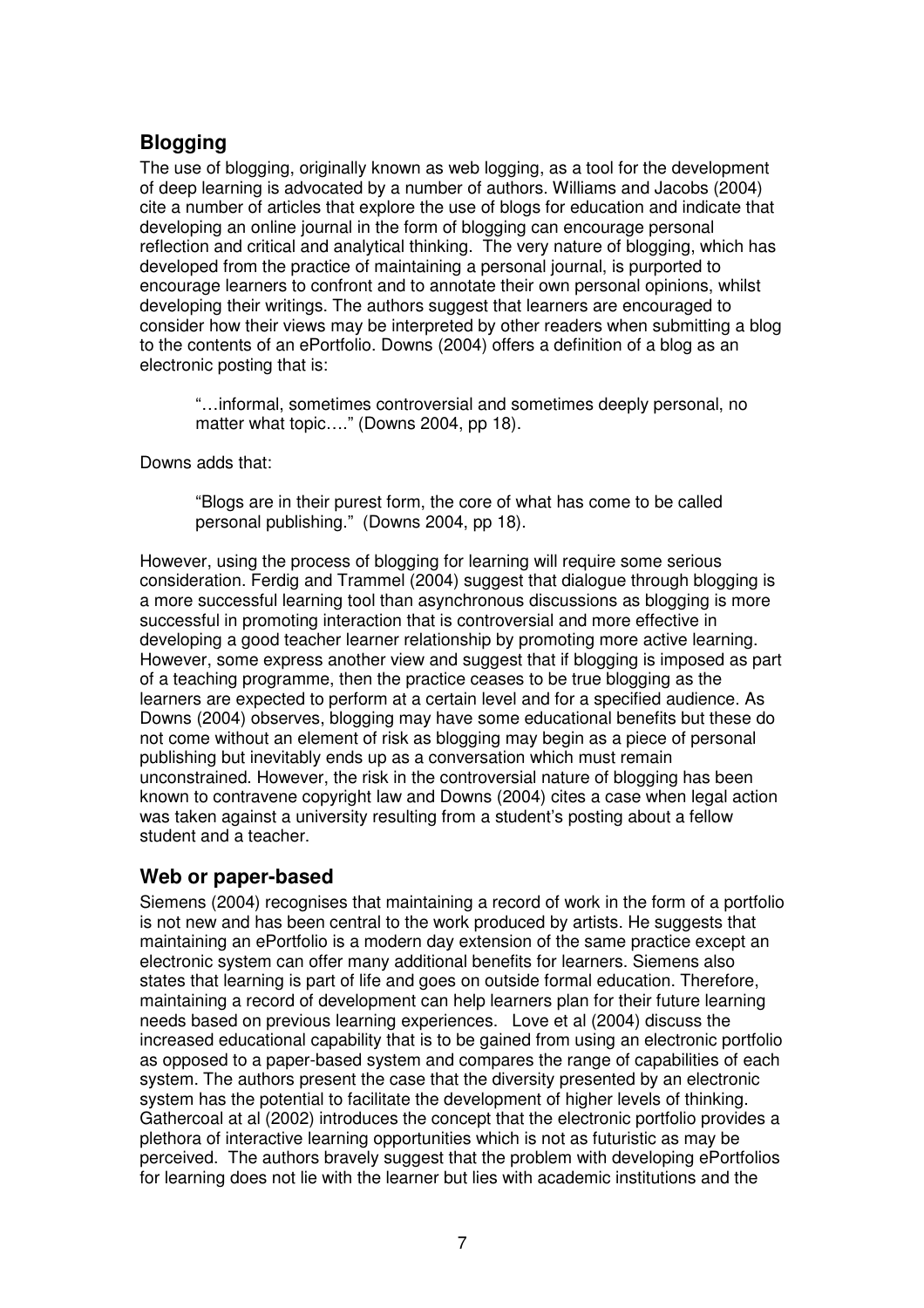academics themselves. Moving to develop an electronic portfolio can be challenging for academics and certainly will require a rethink to curriculum design. Nevertheless, Gathercoal et al (2002) provide an insight to the direct benefits of maintaining an ePortfolio such as eliminating the need for storage space, easier access to the portfolio content, sharing of portfolio content that can be viewed by more than one individual at any one time and overall, ownership for the learner of their own learning space.

#### **Legal issues**

Charlesworth and Home (n.d.) present legal issues to be considered when working with Managed Learned Environments which may also be applicable to ePortfolios, such as Ownership and Intellectual Property Rights of the material contained in the ePortfolio, especially if the material is used for course work or for assessment. Maintaining privacy of the data within an ePortfolio, compliance with the Special Education Needs and Disability Act (SENDA) and with Information Management Systems software standards are additional issues to be considered when establishing an ePortfolio system. Charlesworth and Home (n.d.) advise that learners are made aware of copyright law since learners and institutions can be held accountable for bad and in many cases naïve practice.

#### **Recommendations for the implementation of ePortfolios**

Barrett (2004) offers guidance on the implementation of an ePortfolio for the purpose of developing learning and suggests that institutions should start small and gradually develop experience. She believes that educational establishments should have a clear vision of how the ePortfolio tool should be used with commitments made towards resourcing staff development. She states that new skills are required in order for staff to support the development of an ePortfolio process and promotes that practice should be developed through early adopters and enthusiasts. Furthermore, she suggests that recognition and allowance should be given to the different attitudes of staff and to the fact that staff members will develop at varying rates.

Siemens (2004) suggests that an ePortfolio process should be integrated into teaching practice and into assessment. He promotes the development of an ePortfolio culture with dialogue, debate and discussion being adopted as common practice and advocates that the institution, at all levels, should be fully supportive of the ePortfolio culture and be active in promoting its use. Finally, Betts and Calabro (2005) provide a list of enablers and inhibitors when implementing ePortfolios. Inhibitors include staff resistance and concerns about their own ability to lead a new initiative. Enablers include senior management buy-in. If senior management are seen to be committed to the use of the ePortfolio process and invest in staff development then staff are more likely to become involved.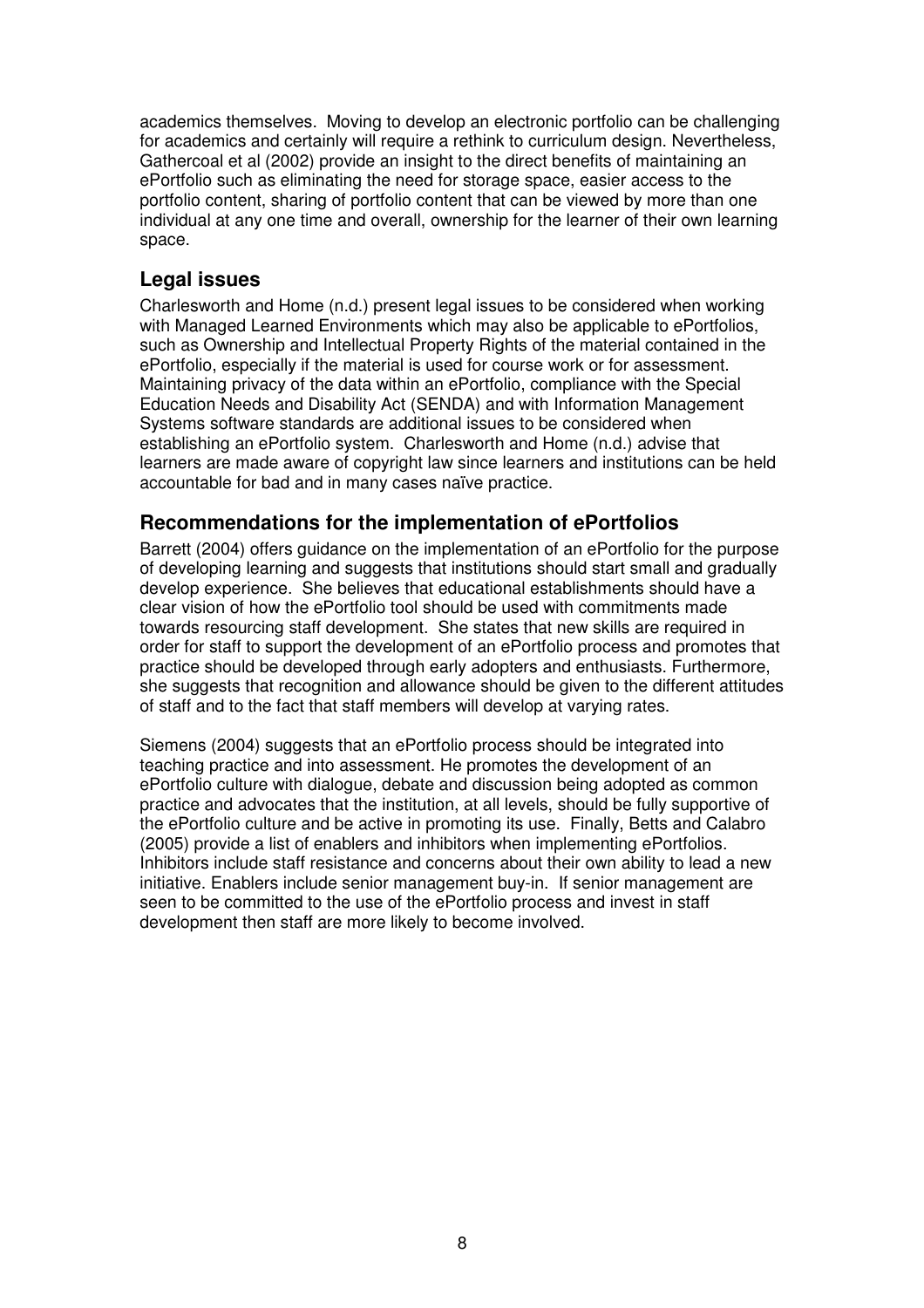## **Section B: The interviews**

#### **Overview of the interviews**

A number of staff developers, both nationally and internationally, were identified as having significant experience in developing, implementing and/or using an ePortfolio. A total of fifteen staff developers agreed to be interviewed, twelve from higher education and three from further education, who completed and returned a consent form. To date all fifteen volunteers have been interviewed either by telephone, video conference or by face-to-face interview. Where possible interviews were recorded and a written transcript produced. Two of the twelve recordings were lost due to a faulty recorder. Where interviews were not recorded, notes were taken at the time of the interview. Final analysis of all the transcripts will be conducted using NUD.IST. (Non-numerical Unstructured Data Indexing Searching and Theorizing) although at this point a number of common themes have been identified from the interviews.

The questions used for the interviews were developed from the themes identified in the literature and were sent to each interviewee prior to the interview. Approval for each transcript was sought as each interviewee received a preview of his/her own transcript. The questions used for the interviews can be seen in appendix i.

## **Key themes from the interviews**

The themes will follow the same order as the literature review.

#### **Reason for use**

This was the most important issue discussed by all those interviewed; it was felt that the purpose for using the ePortfolio needs to be clear in order for staff and learners to commit to using the process. The issue of "buy-in" was discussed from both the staff and learners perspective. If staff and learners do not understand or believe in the portfolio process then the process will not be used. Some staff developers felt that the only way to encourage student commitment to the portfolio process was to assess the portfolio contents. Others felt that embedding the portfolio into the curriculum was the only way to encourage use whereas a few felt that emphasising the use of the portfolio to aid employment prospects for learner would encourage buy-in. One institution is proposing to encourage staff to use the ePortfolio system for staff appraisal and academic review.

#### **Assessment**

Views varied with some staff developers supporting the formative and/or summative evaluation of ePortfolios. Others felt that the ePortfolio should not be assessed at all. The main reason given for assessing the ePortfolio was incentivising learners to use the ePortfolio. Those interviewed felt that if the ePortfolio was assessed then learners would be encouraged to use the system for learning. Otehr respondents stated that once the ePortfolio is linked with an assessment, then the whole emphasis and purpose of the ePortfolio changes from a personal learning space to a record that will be less personal and which will be judged and graded. This led to another area of discussion which was concerned with plagiarism.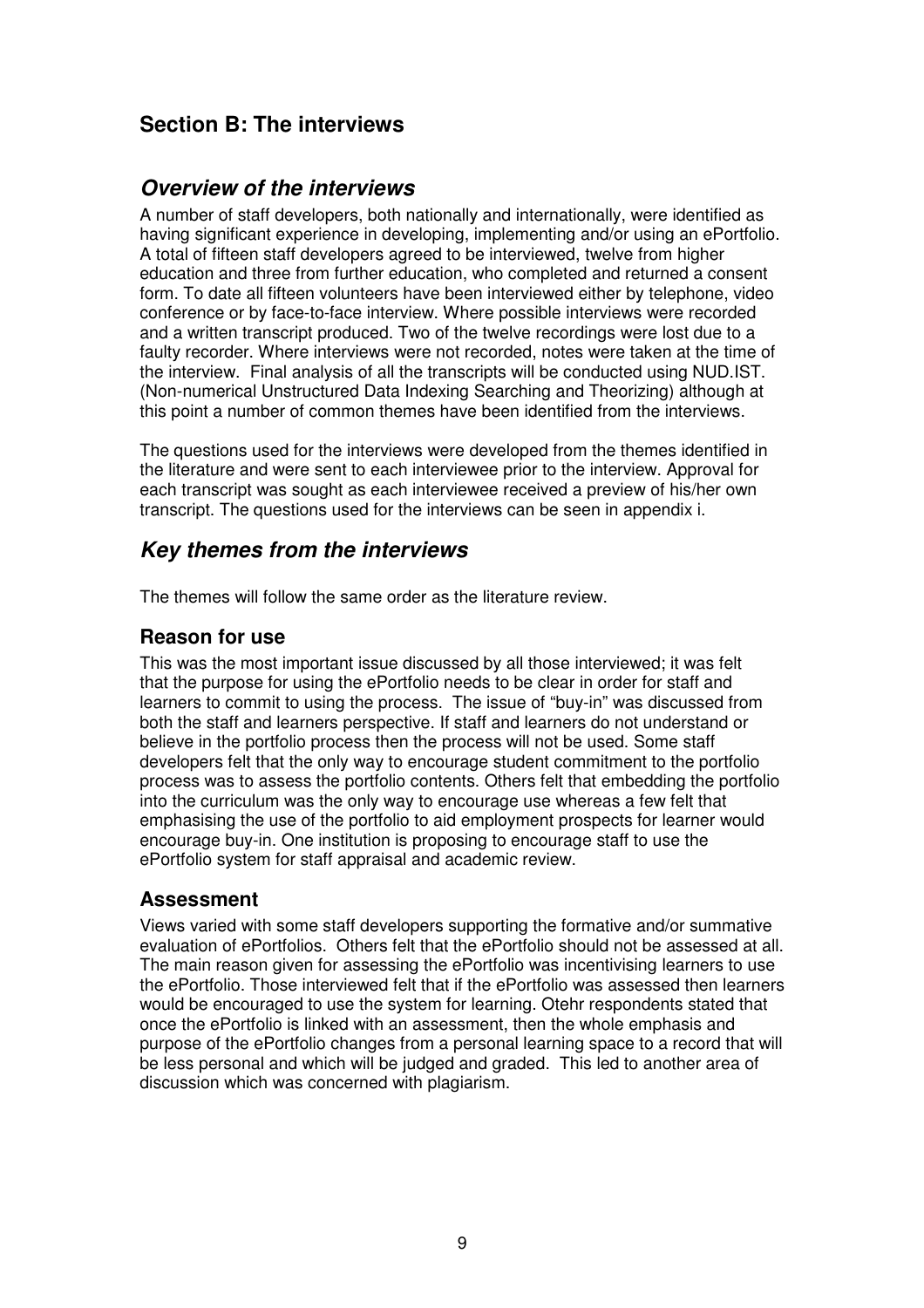### **Plagiarism**

Opinions were mixed regarding plagiarising ePortfolios. Some felt that it made no sense for learners to plagiarise an ePortfolio as the content was personal and developed from an individual perspective. In comparison, others felt that plagiarism could very well occur particularly when learners were providing evidence of learning. One view was that maybe plagiarism should be accepted at a certain level as part of modern day practice.

#### **Reflection**

All those interviewed felt that an ability to demonstrate reflection on learning experiences is an essential element of the development of an ePortfolio. However, there was no general consensus on how learners could be made aware of how to use the reflection process. Interpretation on how reflection is used by students differed between institutions. Some have interpreted the process of reflection as a process of looking back at a history of achievements in order to help learners realise their journey of development and as a means to help learners consider where they wanted to get to and what they will need to get there. In some cases an assumption is made that learners will naturally be able to reflect on their learning and that staff will be able to support learners through this process. Some staff developers are aware that academic staff, primarily within the healthcare disciplines, will be better able to guide learners effectively in the use of the reflective process as reflection is firmly embedded in their professional practice. However, it is also recognised that other staff members who are not so familiar with the reflective process, will find the practice challenging and will require some guidance before they can support learners not only to think in a reflective way but also to write reflectively. Some institutions are considering providing training sessions for staff by their staff development units; others are less clear and have no particular plan. The process of introducing learners to the reflective process is not clear for a number of institutions.

#### **Web or paper-based**

As the ISLE Project is looking at the use of ePortfolios all the staff developers interviewed were involved in supporting an electronic system although some had previous experience of using a paper-based system. A variety of different electronic models are being used throughout the United Kingdom and in other countries. Some are custom made in-house design, supported by technical staff. Others are programmes that have been bought in from one of the many companies who provide ePortfolio packages. Those who had previously used a paper-based system saw clear advantages in adapting to an electronic system despite the financial implications which had caused some concern and at times, resentment.

#### **Implementation**

A number of the staff developers discussed the process of implementing an ePortfolio system within an academic institution. A variety of different ways have been used to implement an ePortfolio as currently there is no template or guidance offered for implementation, despite the requirement for HEIs and FEIs to provide a portfolio for learning by the end of the academic year 2006. Some staff developers have provided hands on sessions to teach staff and learners about the use of a portfolio whereas others have started with enthusiasts and early adopters assisting in the implementation of an ePortfolio. Some staff developers have encouraged embedding the ePortfolio into teaching practice, for example, modules or programmes with the early developers or technical staff being available for support.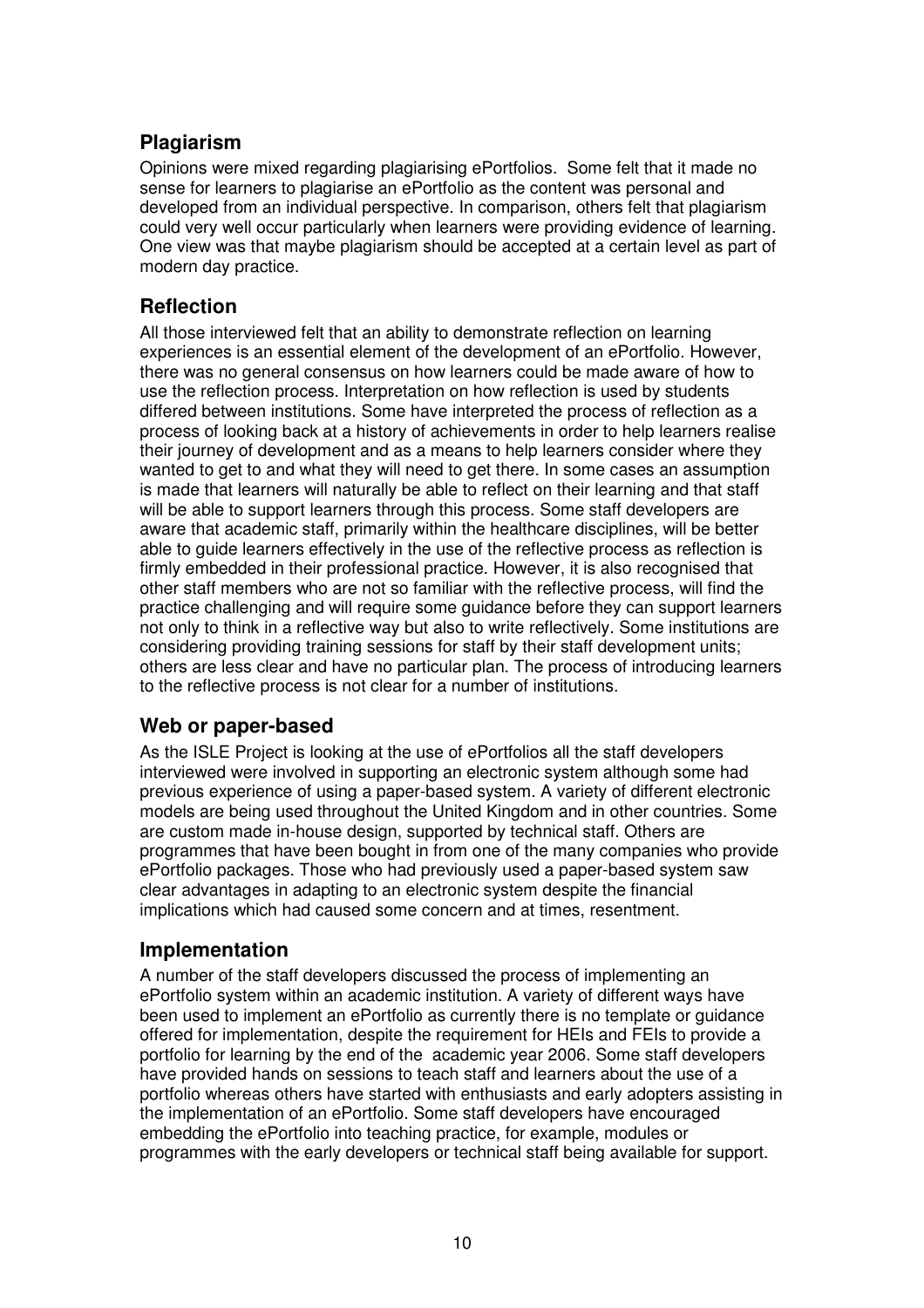Others reported that implementation has been left to individual learners with the emphasis being placed on using the ePortfolio for employability.

#### **Intellectual Property Rights**

Answers to this question were all clear and unanimous in that the Intellectual Property Right (IPR) relating to the contents of the ePortfolio was clearly owned by the learner or by the owner of the ePortfolio. Data Protection was also discussed here in relation to storage of material which received a mix of responses. These responses ranged from believing there was no issue to be considered to others who felt that if the contents of the ePortfolio was linked to assessment then elements of the Data Protection Act would have to be considered when archiving work.

#### **Storage and/or transferability of information**

Most of those interviewed had thought about this and views varied although no one institution had put any thoughts into practice. Some institutions were planning to store ePortfolios for postgraduate learners and allowing them access through a payment or rental system. Others were considering offering alumni lifetime access to their ePortfolio and allowing them access to update the contents and support when downloading. A few were confident that the contents of the ePortfolio could be downloaded onto a portable storage device allowing the learners to transfer the contents to other systems and hence long-term storage would not be an issue.

### **Diagnostic testing**

Interviewees were asked if they were familiar with the use of diagnostic testing as part of the ePortfolio process. Although the issue of diagnostic testing was not mentioned in the literature, it became apparent in the interviews that diagnostic testing was considered an important feature of an ePortfolio. All those who were interviewed were familiar with the use of diagnostic testing for learning development although once again application of its use varied between institutions, within and across the sector.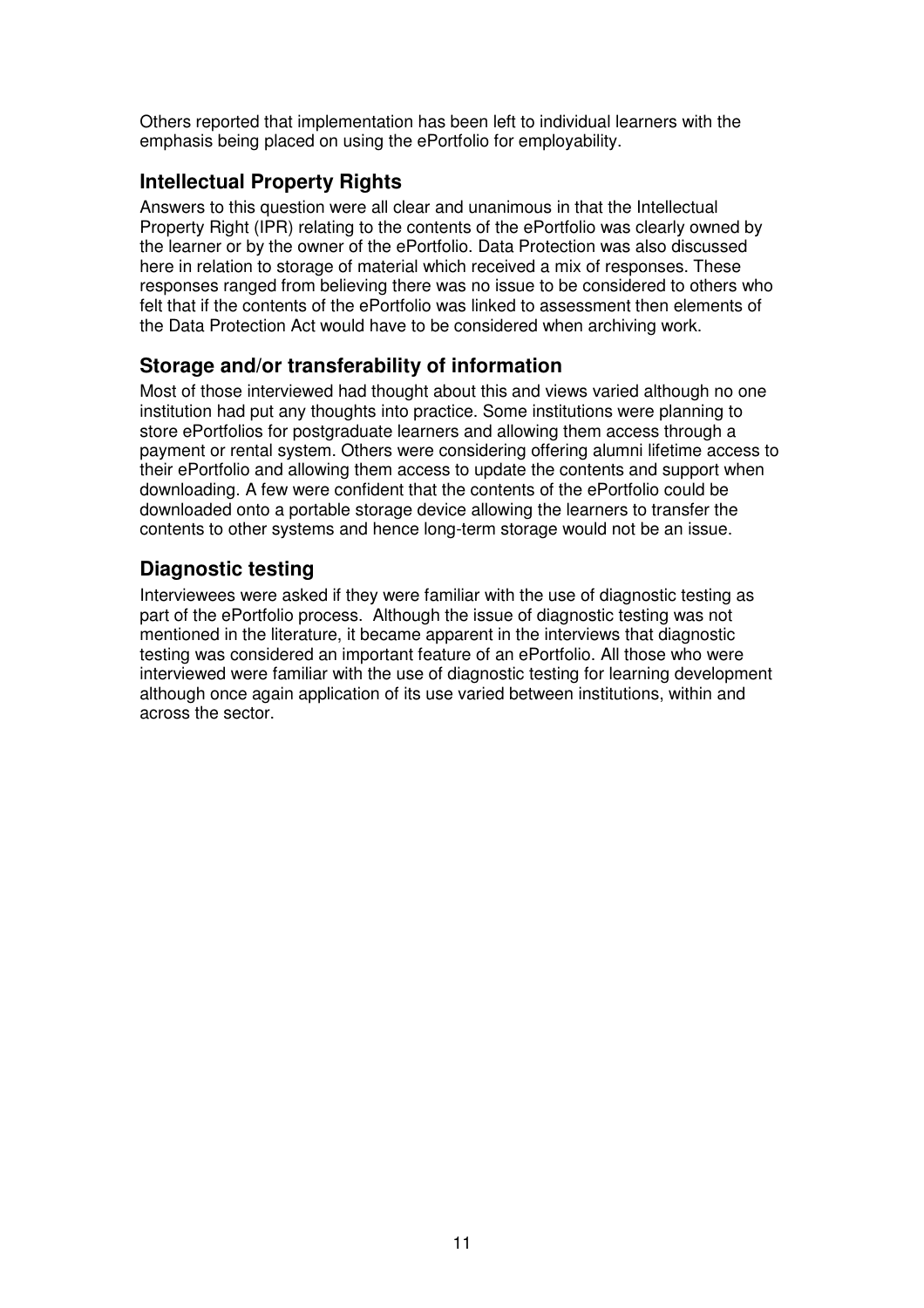## **Section C: Key issues for staff development**

The aim of this research has been to identify staff development needs regarding ePortfolios. The previous two sections have reported key themes that were identified through the literature review and raised in the interviews with staff developers. No clear models, examples of good practice and/or guidelines have emerged regarding staff development in this area to date. Therefore, we suggest that each institution address the following areas in their staff development programme for ePortfolios which have consistently emerged through the literature review and the interviews. Inevitably, the amount, type and focus of the staff development programme provided will reflect the strategic approach of each institution and the resources available. In many cases, it may be appropriate, as Barrett suggests, to focus staff development programmes on a small group of enthusiasts. Then, this group will be used to help in cascading learning throughout the institution.

### **1. Terminology**

Prior to any staff development, it is essential that an institution has clarity and consistency about the terminology to be used surrounding its ePortfolio and that this is reinforced in strategic documentation. It is recommended that the terminology distinguishes between the process of learners developing and maintaining an ePortfolio, for example, using reflective statements and blogs, and the product which is the tool to support that development.

Clarity and use of a common language for staff and learners in both sectors would smooth the transfer of learning between FE and HE and go some way to helping individuals learning and working within the sector understand the difference between the processes and products. However, it is unlikely that this will occur in the shortterm and therefore any staff development programme needs to ensure that all tutors have an awareness of the differences and will be able to ease learners' transition from one institution to another.

#### **2. Reason for use**

The type, level and purpose of use of the ePortfolio system must be decided by each institution. ePortfolios can be deployed in many different ways from a tool that can be used as a one-stop digital storage archive supporting the creation of cvs and portfolios to one that promotes deep learning through reflection. Staff should be provided with examples of good practice of how the ePortfolio could be used according to the institutional perspective, for example, how blogging could be used to support deep learning. However, it may be a challenge for some staff to support students to freely develop their learning in such an environment without becoming too prescriptive and didactic. If at all possible, staff should be provided with opportunities to use the ePortfolio for themselves to experience this new online environment especially blogging. To assist this, the ePortfolio could be incorporate into the institution's HR procedures, for example, personal planning.

It is also recommended that any staff development outlines the advantages of an ePortfolio over a paper-based system. Some staff may be familiar with a paperbased system and perceive that an ePortfolio is just an online version and miss the added functionality and opportunities within an ePortfolio. Therefore, it is essential that tutors have the possibility of exploring the role of the ePortfolio as both a digital archive and as a tool for promoting lifelong learning.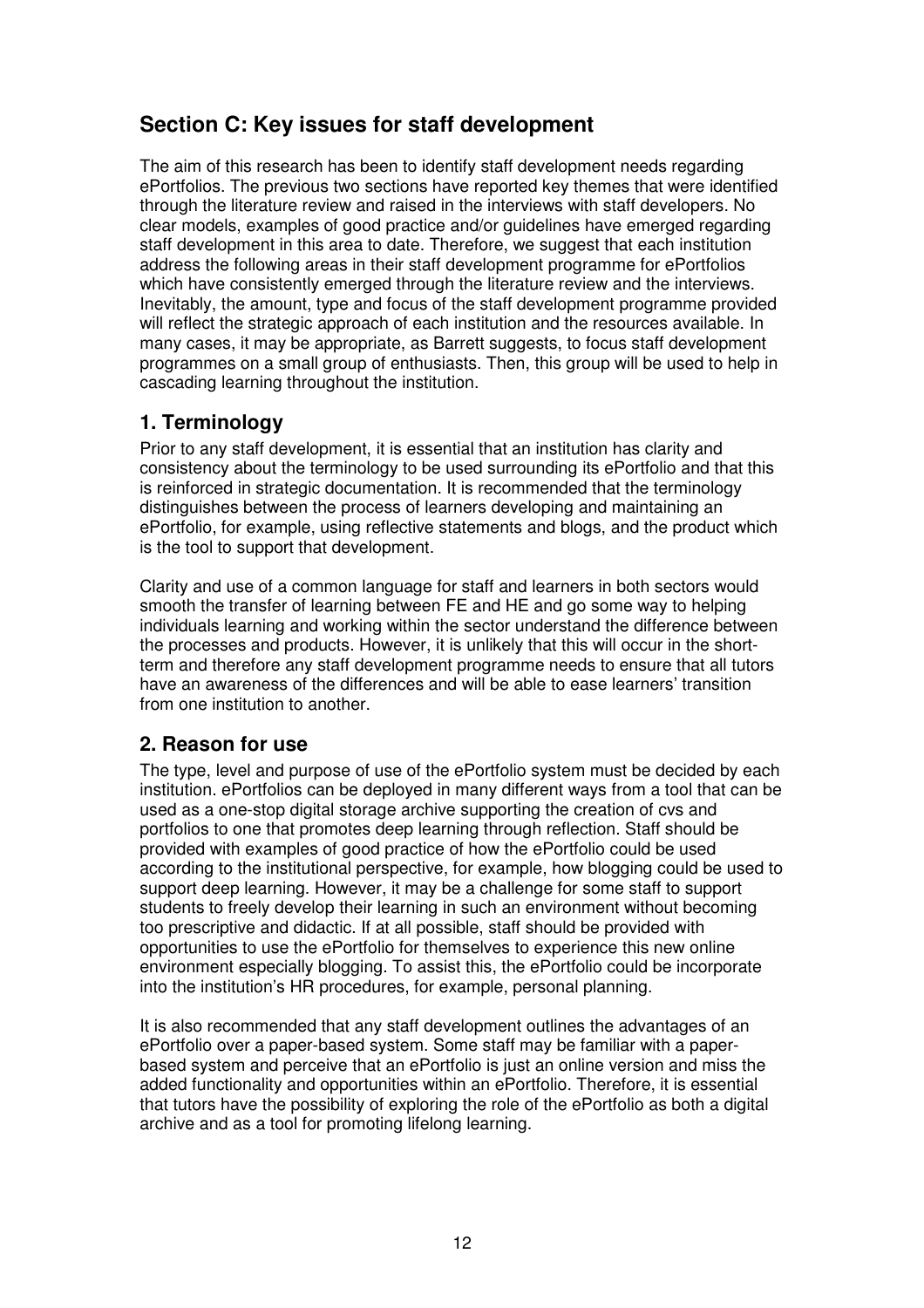Many ePortfolios include some kind of diagnostic testing tool but this will not necessarily be familiar to all staff. Again, guidance needs to be provided on its role in promoting learning. Support staff may wish to be involved in this area.

### **3. Reflection**

Although there is little evidence that reflection can promote lifelong learning, there is general agreement that reflection should be used to evidence learning activity in the ePortfolio. Again, an institution needs to clarify the role that reflection will take in its ePortfolio. However, any staff development programme will need to accommodate tutors' present knowledge and attitudes to using reflection in learning and teaching. It cannot be assumed that all staff and learners will automatically possess the ability to be reflective learners and tutors will need guidance on how to support learners think and write in a reflective way. Examples can be drawn from teacher education.

Furthermore, if any institution decides to use blogging and storytelling, staff will need appropriate training. For example, tutors require specific examples of how blogs can stimulate analytical and creative thinking as well as how they can respond to students' blogs. Tutors will also need an overview of the history of blogs and how students may have used them outwith the sector. Guidance should be provide to ensure tutors can prepare students to write for different audiences if the blogs are to be made publicly available or used outwith their own private learning space.

### **4. Assessment**

Serious consideration is required if the contents of an ePortfolio is linked to either formative and/or summative assessment. As presented earlier there are clear arguments for and against the use of assessment which need to be considered by each institution if not by each subject area or even each member of academic staff. It should not be forgotten that the 'true spirit' of maintaining an ePortfolio is to encourage the development of a personal, private learning space. Educators perhaps need to learn to 'let go' of the learning process and accept that not all learning needs to be evaluated or measured. Educators who wish to assess all or part of the ePortfolio process have to be aware that they may influence the content of the portfolio to favour the assessment criteria reducing the opportunity for the learner to develop a personal private learning space. Staff development in relation to assessment may be considerable if it is accepted that standard methods used to assess academic work are inappropriate for the assessment of a personal development portfolio. However, if staff feel it is necessary, in the early stages, to ensure buy-in to the ePortfolio through assessment then they should focus on the work of Barrett (2000) and consider which elements of the ePortfolio could be used to assist the assessment of the process of learning.

## **5. Legal issues**

Clear policies to encourage good practice and procedures when using an ePortfolio tool are required in each sector to reduce infringement of copyright law, of the Data Protection Act and to reduce libellous practice which could increase the risk of legal action. For example, staff and students need guidelines on the use of blogs. Staff also need to make students aware of how their posting may be misinterpreted and the potential consequences. It may be appropriate to remind staff and students of their institution's IT Acceptable Use Policy and provide examples of when a blog may be infringing these.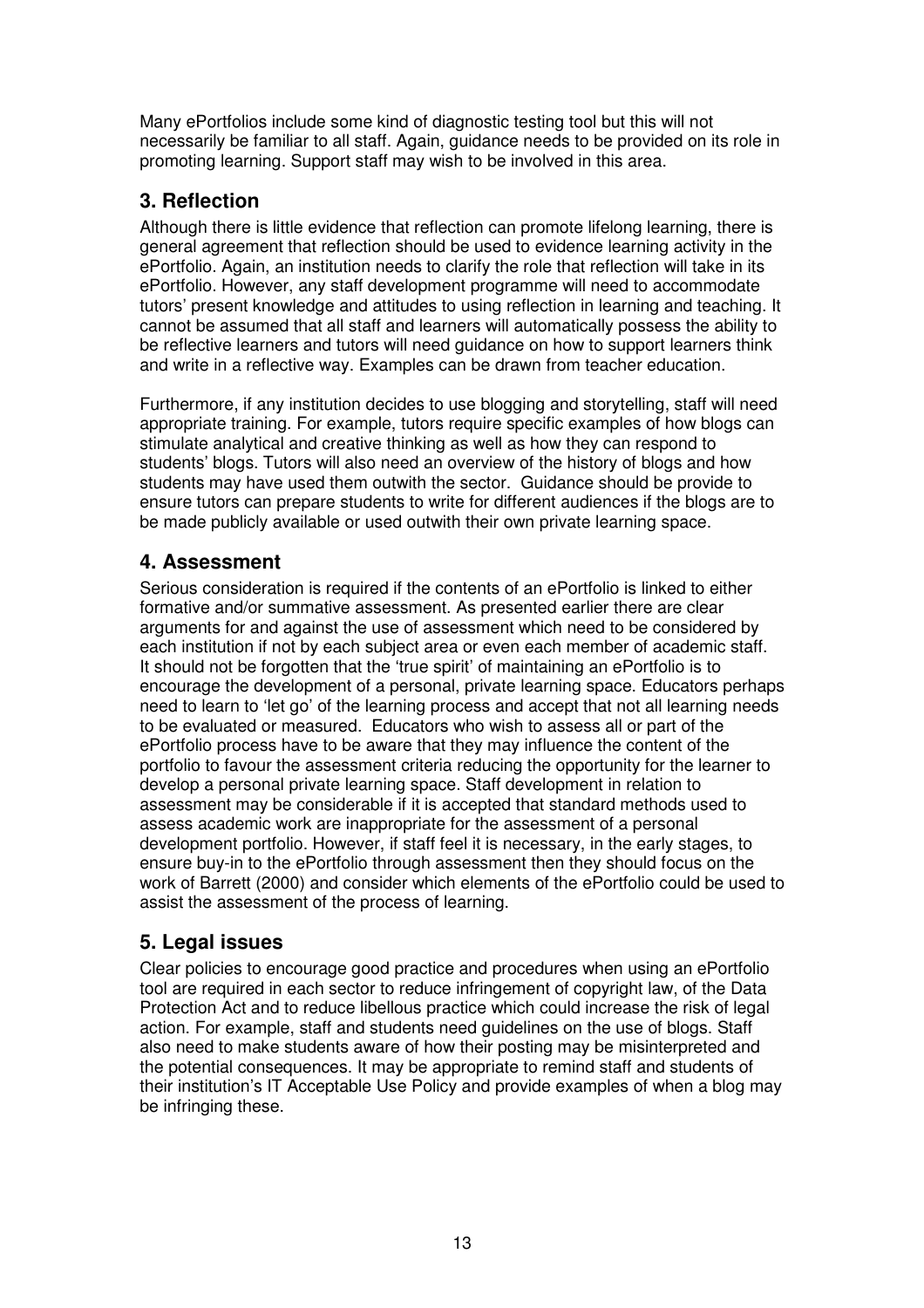#### **6. Other areas for consideration**

Through the interviews, literature research and our own experience to date, some further areas could be considered in a staff development programme:

#### **6.1 Technical training**

Tutors will require some technical training in the use of any ePortfolio system. The challenge for any staff development programme will be to provide adequate and timely technical support with appropriate reference documentation. Also, like many institutions have encountered through their institutional deployment of a VLE, some tutors will focus on the 'how' of the system rather than the 'why' of using the system especially if the tutor is already experienced in using a paper-based portfolio.

#### **6.2 The role of support staff**

Support staff including careers, disability officers, Information Technology and student support staff all have a vital role to play in the deployment of an ePortfolio. Such staff may wish to provide guidance to tutors on reflection, employability and diagnostic testing in relation to the ePortfolio. The Disability Officer could offer guidance on problems encountered by special needs students using an ePortfolio.

#### **6.3 Storage and transferability**

Consideration and plans for the storage, archiving and/or transferability of ePortfolio content is required particularly if learners are transferring within the tertiary sector. Tutors will need to know what students can transfer, how it can be transferred and in what formats.

#### **Conclusion**

From the literature review and the interviews conducted with staff developers, it appears there is very little information and/or guidelines on how to provide staff development within tertiary education so that tutors can effectively support learners in the use of an ePortfolio tool for personal development planning. It is hoped that by highlighting relevant themes that have consistently emerged, at this point in the Project, institutions can consider aspects of staff development that best suites their individual needs and begin to put in place plans for staff development.

Finally, if one of the aims of ePortfolios is to smooth the transfer of learning from FE to HE perhaps some common approaches to practice between both sectors needs to be considered, such as a common approach to reflective practice and diagnostic testing. Where this may be too prescriptive as each sector caters for different learning needs, consideration needs to be given to how staff within HE can support learners to continue to develop their personal ePortfolio for learning in higher education and for future lifelong learning.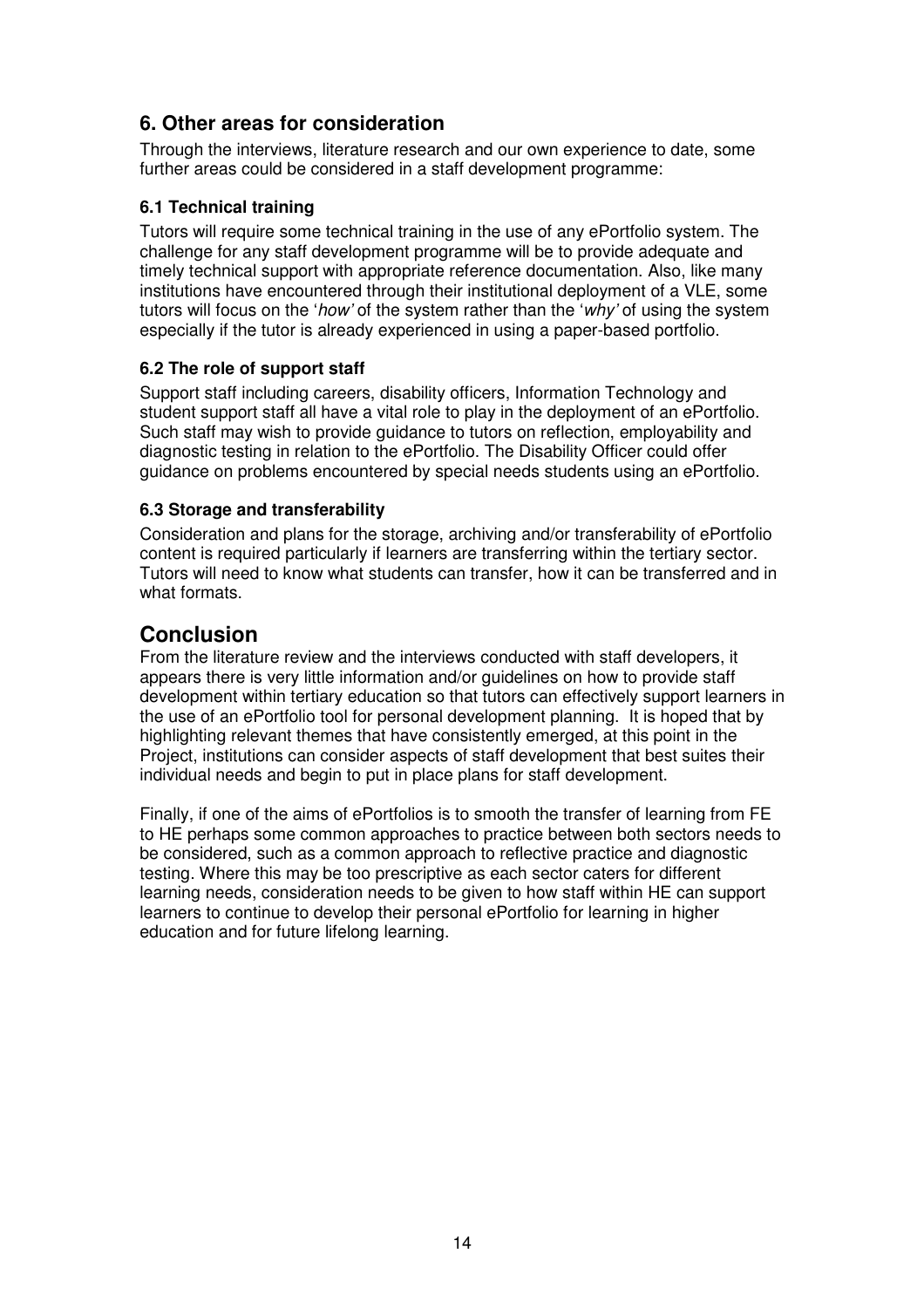## **Appendix i**

The staff developers who agreed to be interviewed were provided with the following questions in preparation for their semi-structured interviews:

- Could you provide an overview of your institution's current and planned deployment of ePortfolios?
- What is your institution's perspective of what an ePortfolio is and its role? How did the institution come to this decision? Is this vision linked to any strategies, for example, learning and teaching?
- How is that vision communicated to staff?
- Who will/does provide technical support for the ePortfolio/staff development for the ePortfolio?
- How was this decided?
- What training has been provided for the staff developer?
- For staff developers what do you think will be/are the main issues when supporting tutors using an ePortfolio?
- How is the staff development being planned (if any?) for ePortfolios?
- What areas will you be covering/are you/would you hope to cover in the staff development?
- What materials have you/are you planning to use with tutors? Have you written these or are they purchased for anyone?
- What support are you giving to staff to help encourage students to become involved with the ePortfolio?
- Will you be covering diagnostic testing?
- How will you be evaluating the staff development?
- Has any additional funding been made available for staff development?
- What (if any) incentives are being provided for staff to attend staff development on ePortfolios?
- Storage of learners' data what happens when the learner leaves?
- Have any issues been raised about intellectual property rights?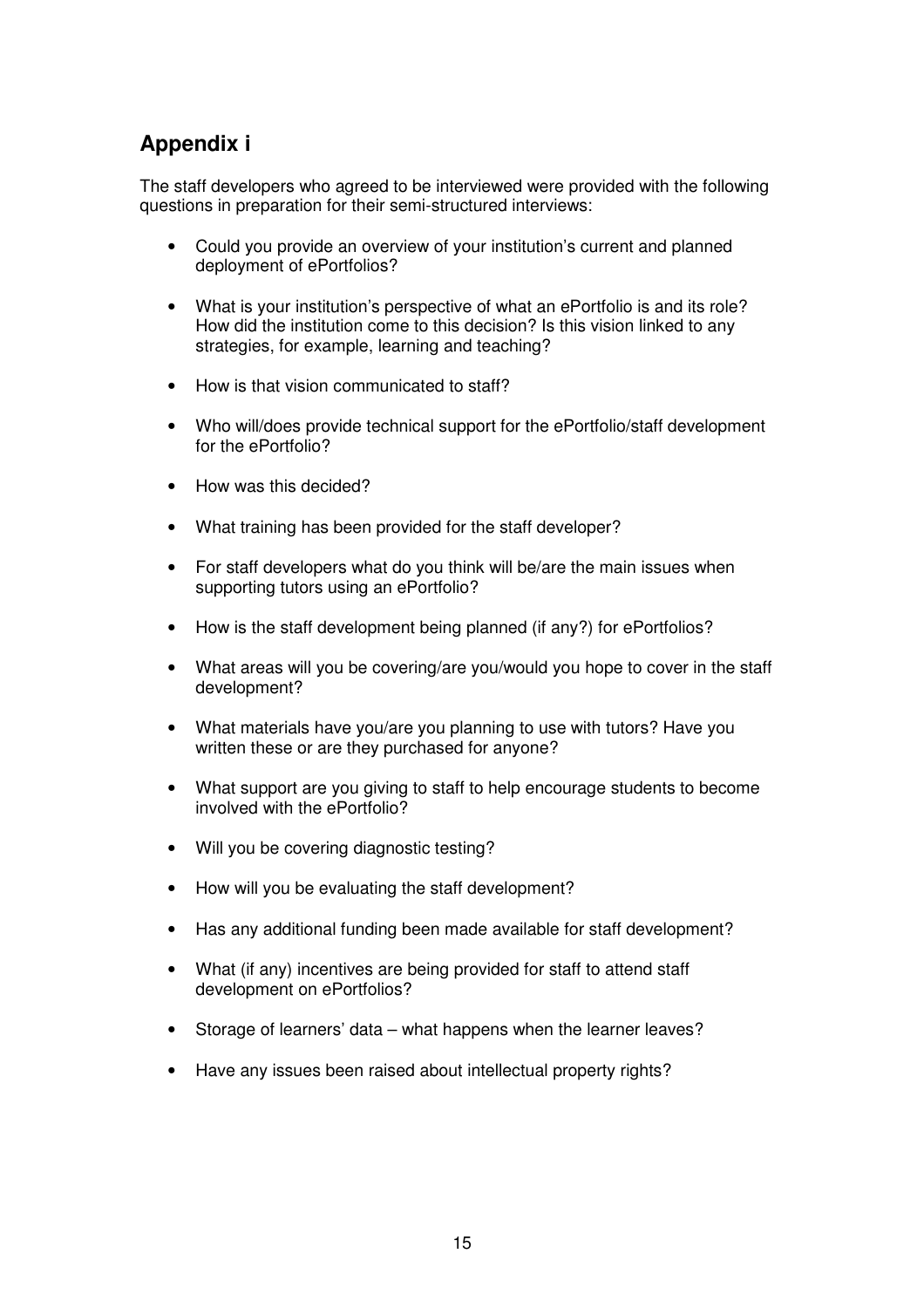#### **References**

Barrett, H. 2000. Electronic Teaching Portfolios: Multimedia Skills + Portfolio Development = Powerful and Professional Development. In: Society for Information Technology and Teacher Education International Conference. 8 – 12 February, 2000. San Diego California.

Barrett, H. 2004a. Professional Development for Implementing Electronic Portfolios. Available from: <http://electronicportfolios.org/teachers/profdev.html> [Accessed 26 January 2006].

Barrett, H. 2004b. Electronic Portfolios as Digital Stories of Deep Learning: Emerging Digital Tools to Support Reflection in Learning-Centered Portfolios. Available from: ,http://electronicportfolios.org/digistory/epstory.html. [Accessed 27 January 2006].

Beetham, H. (n.d.) eporfolio in post-16 learning in the UK: developments, issues and opportunities. JISC e-learning and Pedagogy strand of the JISC elearning programme.

Betts, M. and Calabro, A. 2005. Building an Institutional infrastructure in support of PDP: Key enabler and inhibitors. The Centre for Recording Achievement. PDP- UK Newsletter, 3.

Bruce, C.S. (n.d) Embedding Reflective Practice in Professional Practice with Portfolios. Available from: <http://sky.fit.qut.edu.au/~bruce/units/itp330/portpap.html> [Accessed 27 January 2006].

Charlesworth. A. and Home. A. (n.d.) Legal issues raised by selected projects from the JISC MLEs for Lifelong Learning Programme: Identifying areas where legal guidance is required. Available from: <http://www.jisc.ac.uk/uploaded\_documents/2005-

02%20JISC%20Legal%20Study%20Project%20Survey%20v1%20Double.pdf> [Accessed 27 January 2006].

Downes, S. 2004. Educational Blogging. Educause Review, 39 (5) pp.14-26. Available from: http://www.educause.edu/pub/er/erm04/erm0450.asp> [Accessed 27 January 2006].

East, R. 2005. A Progress Report on Progress Files. The experience of one higher education institution. Active Learning in Higher Education, 6 (2), pp. 160 – 171.

Ferdig, R. E. and Trammell, K. D. 2004. Content Delivery in the 'Blogosphere'. Technological Horizons in Education Journal, February. Available from: <http://www.thejournal.com/magazine/vault/articleprintversion.cfm?aid=4677> [Accessed 30 January 2006].

Funk, K. P. 2004. Brief or New: Student Learning Portfolios: Balancing Tradition with Innovation. Occupational Therapy in Health Care. 18. (1/2), pp. 99-105.

Gathercoal. P., Love. D., Bryde. B., and McKean. G. 2002. On Implementing Web-Based Electronic Portfolios A webfolio program lets instructors and students use the Web to improve teaching and learning. Educause Quarterly (2).